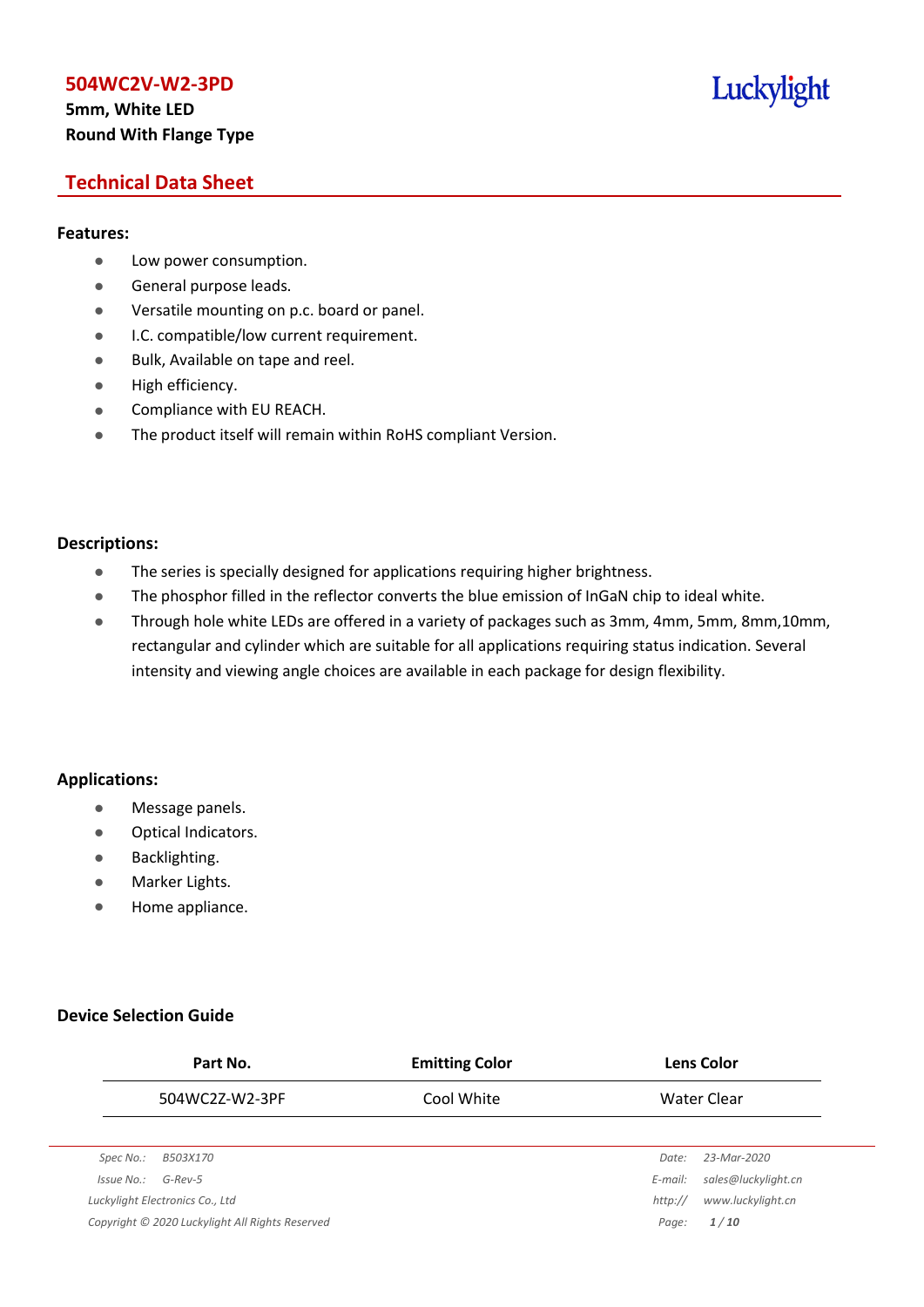**5mm, White LED Round With Flange Type**

# **Technical Data Sheet**

## **Package Dimension:**



#### *Notes:*

*1. All dimensions are in millimeters (inches).*

*2. Tolerance is ± 0.25 mm (.010″) unless otherwise noted.*

*3. Protruded resin under flange is 1.00mm (.039″) max.*

| Spec No.:  | B503X170                                        | Date:   | 23-Mar-2020         |
|------------|-------------------------------------------------|---------|---------------------|
| Issue No.: | G-Rev-5                                         | E-mail: | sales@luckylight.cn |
|            | Luckylight Electronics Co., Ltd                 | http:// | www.luckylight.cn   |
|            | Copyright © 2020 Luckylight All Rights Reserved |         | Page: $2/10$        |
|            |                                                 |         |                     |

Luckylight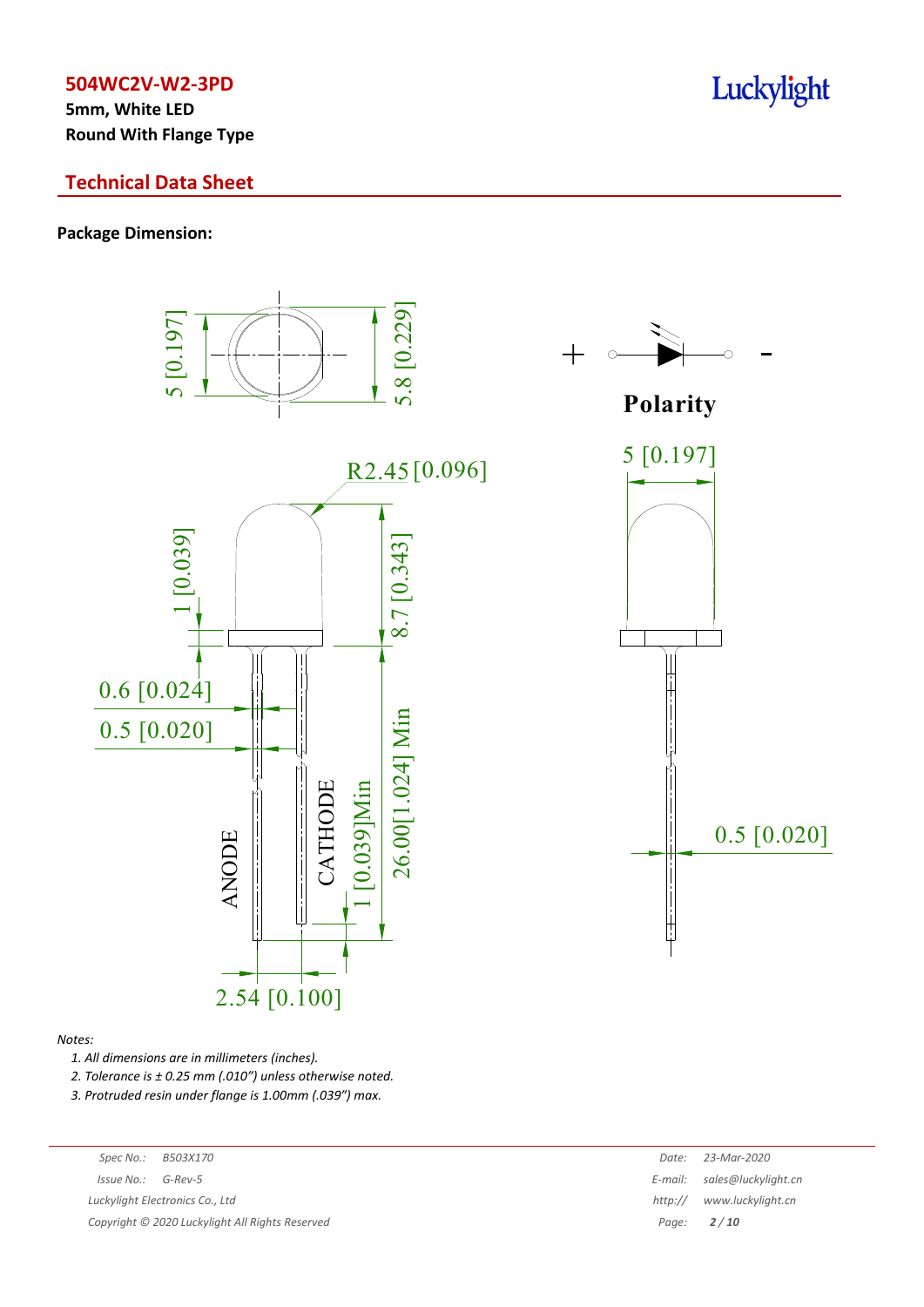# **5mm, White LED Round With Flange Type**

# Luckylight

# **Technical Data Sheet**

## **Absolute Maximum Ratings at Ta=25**℃

| <b>Parameters</b>                  | Symbol                       | Max.                                 | Unit |
|------------------------------------|------------------------------|--------------------------------------|------|
| Power Dissipation                  | $P_{d}$                      | 85                                   | mW   |
| Peak Forward Current (a)           | <b>IFP</b>                   | 100                                  | mA   |
| DC Forward Current (b)             | ΙF                           | 25                                   | mA   |
| Reverse Voltage <sup>(c)</sup>     | $V_{R}$                      | 5                                    | V    |
| <b>Operating Temperature Range</b> | ${\mathsf T}_{\textsf{opr}}$ | -40 $^{\circ}$ C to +80 $^{\circ}$ C |      |
| <b>Storage Temperature Range</b>   | ${\mathsf T}_{\text{stg}}$   | -40 $^{\circ}$ C to +85 $^{\circ}$ C |      |
| <b>Soldering Temperature</b>       | $\mathsf{T}_{\mathsf{sld}}$  | 260℃ for 5 Seconds                   |      |

*Notes:*

*a. Derate linearly as shown in derating curve.*

*b. Duty Factor = 10%, Frequency = 1 kHz.*

c. Reverse voltage (VR) condition is applied for IR test only. The device is not designed for reverse operation.

## **Electrical Optical Characteristics at Ta=25**℃

| <b>Parameters</b>                       | Symbol          | Min.          | Typ.  | Max. | Unit        | <b>Test Condition</b> |
|-----------------------------------------|-----------------|---------------|-------|------|-------------|-----------------------|
| Luminous Intensity (a)                  | l٧              | 2900          | 5000  |      | mcd         | $IF = 20mA$           |
| Viewing Angle <sup>(b)</sup>            | $2\theta_{1/2}$ |               | 60    |      | deg.        | $IF = 20mA$           |
|                                         | x               | 0.28<br>$---$ |       |      | $IF = 20mA$ |                       |
| Chromaticity Coordinates <sup>(c)</sup> | y               | $---$         | 0.28  |      |             | $IF=20mA$             |
| <b>Color Temperature</b>                | <b>CCT</b>      | ---           | 11000 |      | К           | $IF = 20mA$           |
| <b>Color Rendering Index</b>            | <b>CRI</b>      |               | 80    |      | Ra          | $IF = 20mA$           |
| Forward Voltage                         | VF              | 2.6           | 3.0   | 3.4  | ٧           | $IF = 20mA$           |
| Reverse Current <sup>(d)</sup>          | IR              |               |       | 10   | μA          | $VR=5V$               |

*Notes:*

a. Luminous intensity is measured with a light sensor and filter combination that approximates the CIE eye-response curve. The Iv guarantee *must be included with ±15% testing tolerance.*

*b. 2θ1/2 is the o -axis angle where the luminous intensity is 1⁄2 the peak intensity.*

*c. The chromaticity coordinates (x, y) is derived from the 1931 CIE chromaticity diagram.*

d. Reverse current (IR) condition is applied for VR test only. The device is not designed for reverse operation.

| Spec No.:              | B503X170                                        | Date:   | 23-Mar-2020                 |
|------------------------|-------------------------------------------------|---------|-----------------------------|
| $Is sue No.:  G-Rev-5$ |                                                 |         | E-mail: sales@luckylight.cn |
|                        | Luckylight Electronics Co., Ltd                 | http:// | www.luckylight.cn           |
|                        | Copyright © 2020 Luckylight All Rights Reserved |         | Page: <b>3/10</b>           |
|                        |                                                 |         |                             |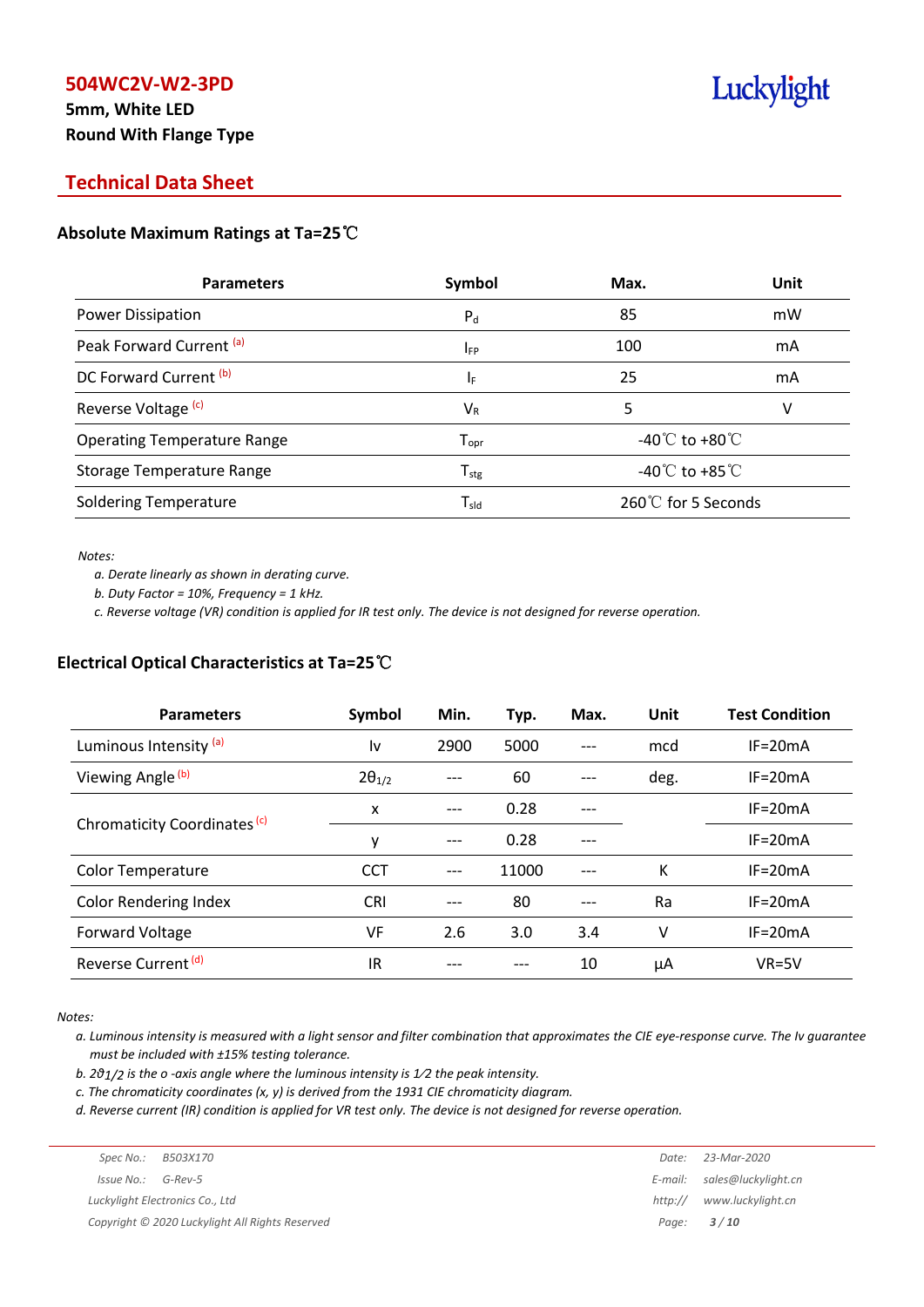**5mm, White LED Round With Flange Type**

# Luckylight

Ta=25℃

# **Technical Data Sheet**

## **Typical Electrical / Optical Characteristics Curves (25**℃ **Ambient Temperature Unless Otherwise Noted)**



*Spec No.: B503X170 Date: 23-Mar-2020 Issue No.: G-Rev-5 E-mail: sales@luckylight.cn Luckylight Electronics Co., Ltd http:// www.luckylight.cn*

Ambient Temperature Ta (℃)

*Copyright © 2020 Luckylight All Rights Reserved Page: 4 / 10*

# Luminous Intensity & Forward Current

2.8 3.0 3.2 3.4 3.6 3.8 Forward Voltage VF (V)

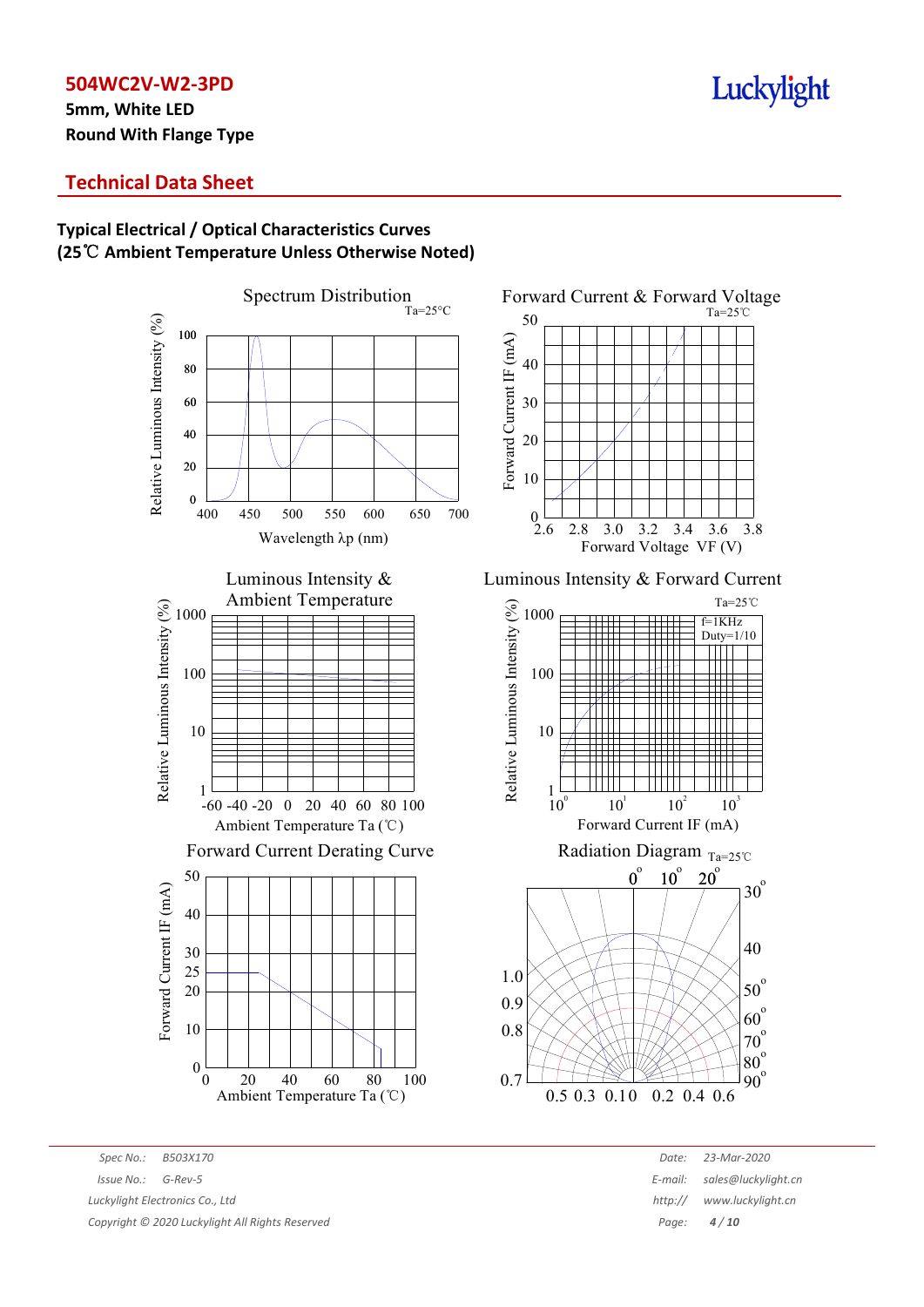# **5mm, White LED Round With Flange Type**

# **Technical Data Sheet**

## **CIE Chromaticity Diagram:**



## **Chromaticity Coordinates Specifications for Bin Rank:**

| <b>Bin Code</b> | Left x | Left y | Top x | Тор у | <b>Right x</b> | <b>Right y</b> | <b>Bottom x</b> | Bottom y |
|-----------------|--------|--------|-------|-------|----------------|----------------|-----------------|----------|
| $C2-1$          | 0.268  | 0.264  | 0.275 | 0.273 | 0.271          | 0.279          | 0.264           | 0.269    |
| $C3-1$          | 0.273  | 0.258  | 0.279 | 0.267 | 0.275          | 0.273          | 0.268           | 0.264    |
| $C2-2$          | 0.275  | 0.273  | 0.282 | 0.283 | 0.285          | 0.290          | 0.271           | 0.279    |
| $C3-2$          | 0.279  | 0.267  | 0.285 | 0.276 | 0.282          | 0.283          | 0.275           | 0.273    |
| $C2-3$          | 0.282  | 0.283  | 0.288 | 0.292 | 0.285          | 0.300          | 0.278           | 0.290    |
| $C3-3$          | 0.285  | 0.276  | 0.291 | 0.284 | 0.288          | 0.292          | 0.282           | 0.283    |

*Note: Color Coordinates Measurement allowance is ±0.012.*

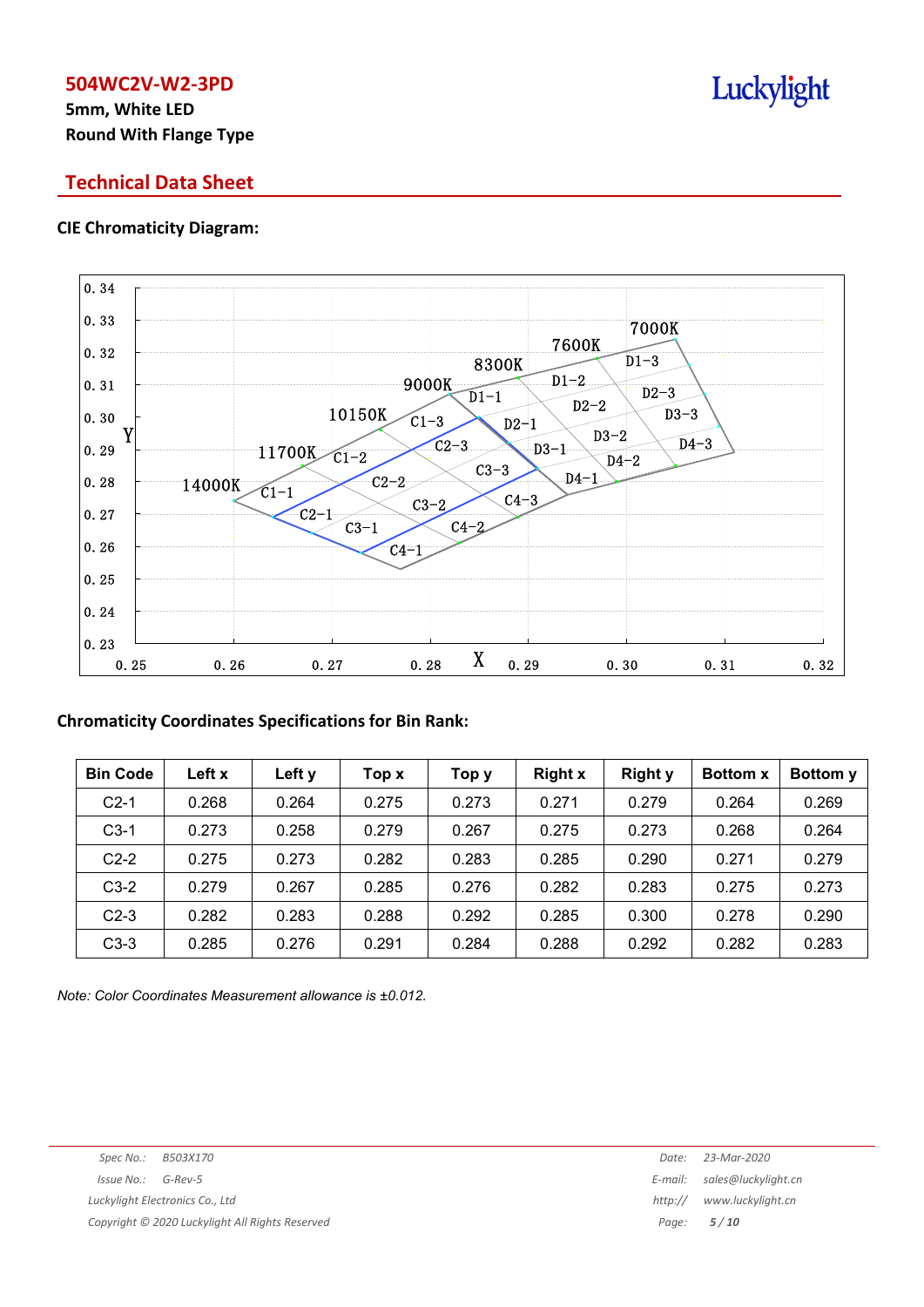# **5mm, White LED Round With Flange Type**

# **Technical Data Sheet**

#### **Bin Table Specification**:

#### **Luminous Intensity Iv (mcd) IF@20mA**

| <b>Bin Code</b> | Min  | Max. |
|-----------------|------|------|
| 22              | 2900 | 3800 |
| 23              | 3800 | 5000 |
| 24              | 5000 | 6500 |
| 25              | 6500 | 8500 |

*Note: Tolerance of each bin limit is ±15%.*

### **Forward Voltage VF (V) IF@20mA**

| <b>Bin Code</b> | Min | Max. |
|-----------------|-----|------|
|                 | 2.6 | 2 ጸ  |
|                 | 2.8 | ົ    |
|                 | 3.0 | ◠    |
|                 |     |      |

*Note: Forward Voltage Measurement allowance is ±0.2V.*

## **Chromaticity Coordinates, CC (x, y), IF@20mA**

| <b>Bin Code</b> | Chromaticity Coordinates, IF@20mA |       |       |       |       |  |  |
|-----------------|-----------------------------------|-------|-------|-------|-------|--|--|
| $C2-1$          | x                                 | 0.268 | 0.275 | 0.271 | 0.264 |  |  |
|                 | ٧                                 | 0.264 | 0.273 | 0.279 | 0.269 |  |  |
|                 | X                                 | 0.273 | 0.279 | 0.275 | 0.268 |  |  |
| $C3-1$          | у                                 | 0.258 | 0.267 | 0.273 | 0.264 |  |  |
|                 | x                                 | 0.275 | 0.282 | 0.278 | 0.271 |  |  |
| $C2-2$          | ٧                                 | 0.273 | 0.283 | 0.290 | 0.279 |  |  |
|                 | X                                 | 0.279 | 0.285 | 0.282 | 0.275 |  |  |
| $C3-2$          | ٧                                 | 0.267 | 0.276 | 0.283 | 0.273 |  |  |
| $C2-3$          | x                                 | 0.282 | 0.288 | 0.285 | 0.278 |  |  |
|                 | ٧                                 | 0.283 | 0.292 | 0.300 | 0.290 |  |  |
|                 | x                                 | 0.285 | 0.291 | 0.288 | 0.282 |  |  |
| $C3-3$          | ٧                                 | 0.276 | 0.284 | 0.292 | 0.283 |  |  |

*Note: Color Coordinates Measurement allowance is±0.012.*

*Spec No.: B503X170 Date: 23-Mar-2020*

*Copyright © 2020 Luckylight All Rights Reserved Page: 6 / 10*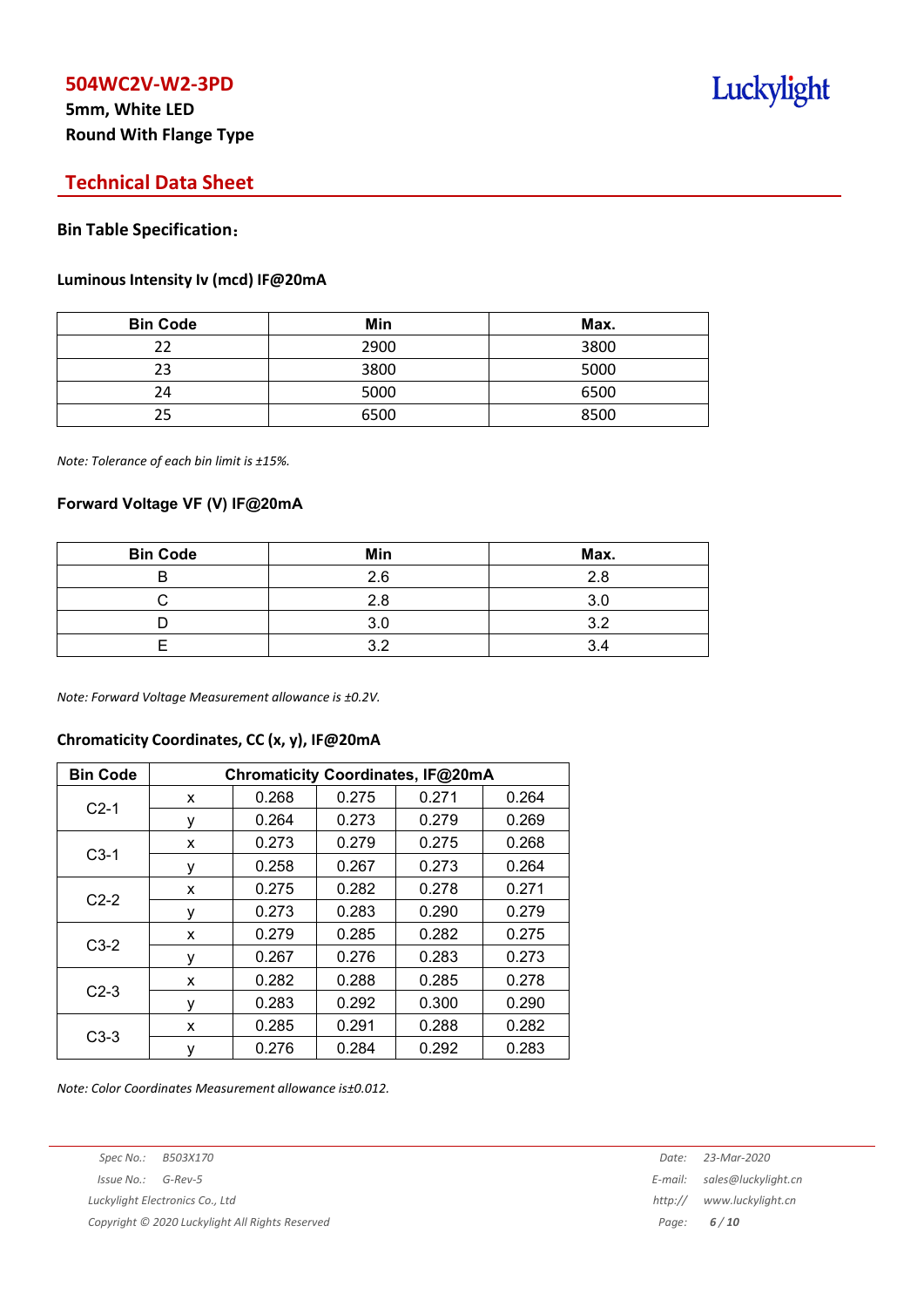**5mm, White LED Round With Flange Type**

# Luckylight

# **Technical Data Sheet**

## **Packing & Label Specifications:**



Packing Quantity:

- a. 500 PCS/bag.
- b. 8000 PCS/Inner Box.
- c. 6 Inner Boxes/Outside Box.

| Spec No.: B503X170                              | Date:   | 23-Mar-2020                 |
|-------------------------------------------------|---------|-----------------------------|
| $Issue No.: G-Rev-5$                            |         | E-mail: sales@luckylight.cn |
| Luckylight Electronics Co., Ltd                 | http:// | www.luckylight.cn           |
| Copyright © 2020 Luckylight All Rights Reserved |         | Page: <b>7/10</b>           |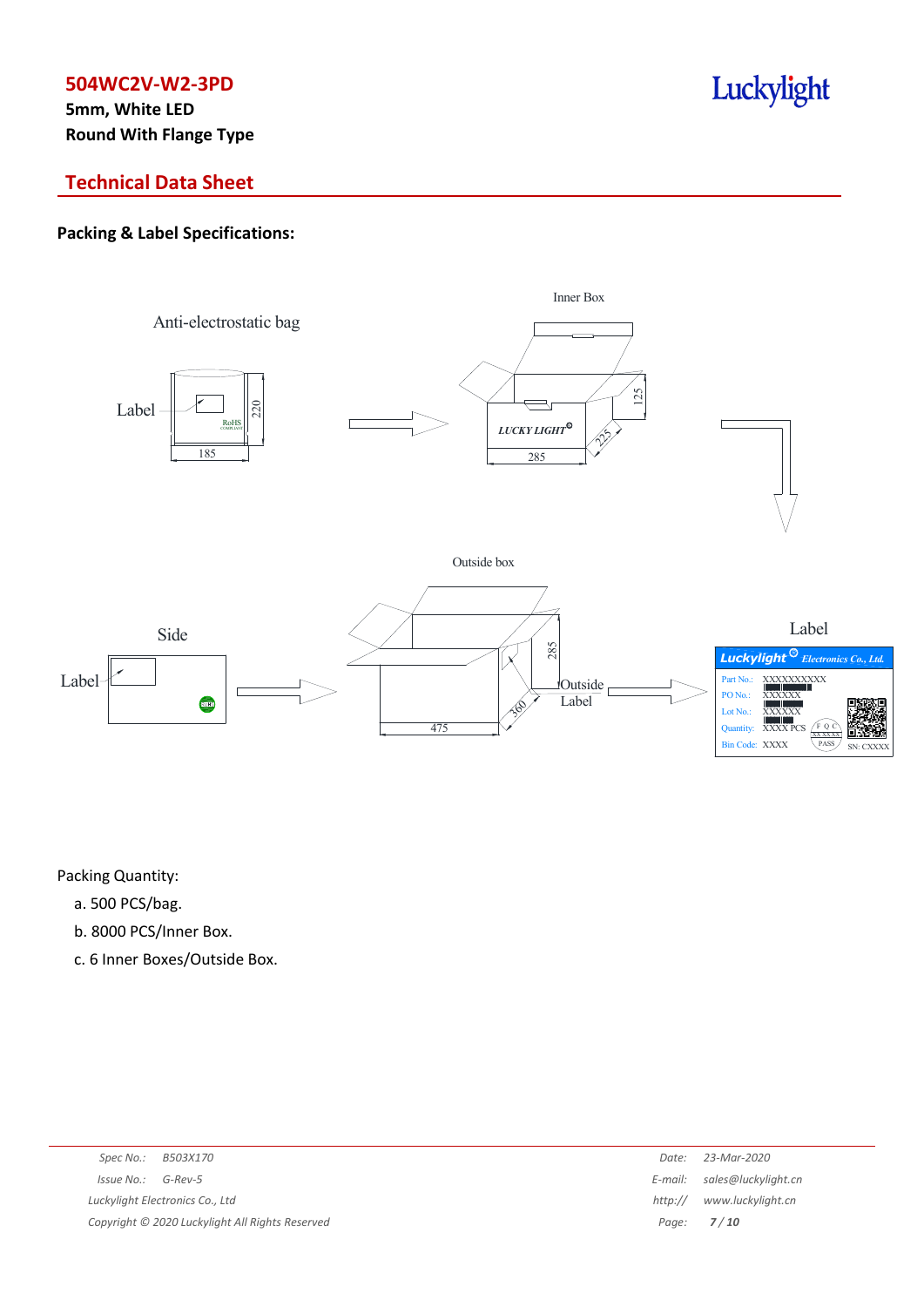# **5mm, White LED Round With Flange Type**

# **Technical Data Sheet**

## **CAUTIONS**

## 1. **Over-current-proof**

Customer must apply resistors for protection, otherwise slight voltage shift will cause big current change (Burn out will happen).

## 2. **Storage**

- 2.1 The LEDs should be stored at 30°C or less and 70%RH or less after being shipped from Luckylight and the storage life limits are 3 months. If the LEDs are stored for 3 months or more, they can be stored for a year in a sealed container with a nitrogen atmosphere and moisture absorbent material.
- 2.2 Please avoid rapid transitions in ambient temperature, especially, in high humidity environments where condensation can occur.

## 3. **Cleaning**

Use alcohol-based cleaning solvents such as isopropyl alcohol to clean the LEDs if necessary.

## 4. **Lead Forming & Assembly**

During lead forming, the leads should be bent at a point at least 1.6mm from the base of LED lens. Do not use the base of the lead frame as a fulcrum during forming. Lead forming must be done before soldering, at normal temperature. During assembly on PCB, use minimum clinch force possible to avoid excessive mechanical stress.

## 5. **Soldering**

When soldering, for Lamp without stopper type and must be leave a minimum of 3mm clearance from the base of the lens to the soldering point. Do not apply any external stress to the lead frame during soldering while the LED is at high temperature.

## Recommended soldering conditions:

|                | <b>Soldering Iron</b>               |                               | <b>Wave Soldering</b>                |
|----------------|-------------------------------------|-------------------------------|--------------------------------------|
| Temperature    | $300^{\circ}$ C Max.<br>3 sec. Max. | Pre-heat<br>Pre-heat Time     | $100^{\circ}$ C Max.<br>60 sec. Max. |
| Soldering Time | (one time only)                     | Solder Wave<br>Soldering Time | $260^{\circ}$ C Max.<br>5 sec. Max.  |

*Note:*

a. Excessive soldering temperature and / or time might result in deformation of the LED lens or catastrophic failure of the LED.

Luckylight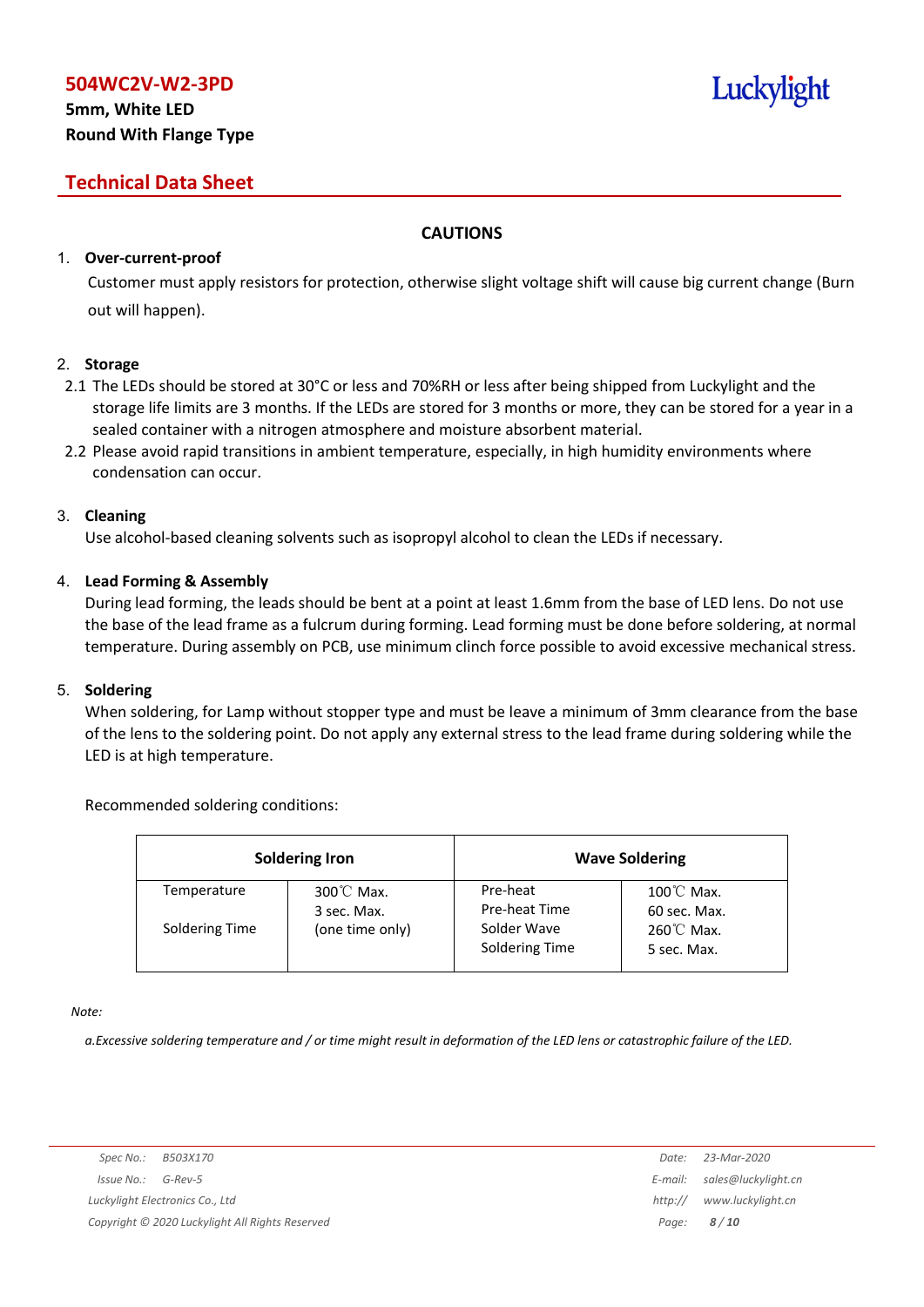# **5mm, White LED Round With Flange Type**

## **Technical Data Sheet**

Recommended Wave Soldering Profiles



*Notes:*

a. Recommend pre-heat temperature of 105° C or less (as measured with a thermocouple attached to the LED pins) prior to immersion in the *solder wave with a maximum solder bath temperature of 260° C.*

*b.Peak wave soldering temperature between 245° C ~ 255°C for 3 sec (5 sec max).*

*c.Do not apply stress to the epoxy resin while the temperature is above 85°C.*

*d.Fixtures should not incur stress on the component when mounting and during soldering process.*

*e.SAC 305 solder alloy is recommended.*

*f.No more than one wave soldering pass.*

#### 6. **Drive Method**

An LED is a current-operated device. In order to ensure intensity uniformity on multiple LEDs connected in parallel in an application, it is recommended that a current limiting resistor be incorporated in the drive circuit, in series with each LED as shown in Circuit A below.

**Circuit model A** 

**Circuit model B** 





(A) Recommended circuit

(B) The brightness of each LED might appear different due to the differences in the I-V characteristics of those LEDs.

| Spec No.:  | B503X170                                        | Date:   | 23-Mar-2020         |
|------------|-------------------------------------------------|---------|---------------------|
| Issue No.: | G-Rev-5                                         | E-mail: | sales@luckylight.cn |
|            | Luckylight Electronics Co., Ltd                 | http:// | www.luckylight.cn   |
|            | Copyright © 2020 Luckylight All Rights Reserved |         | Page: $9/10$        |

| Date:   | 23-Mar-2020         |
|---------|---------------------|
| E-mail: | sales@luckylight.cn |
| http:// | www.luckylight.cn   |
| Page:   | 9/10                |

# Luckylight